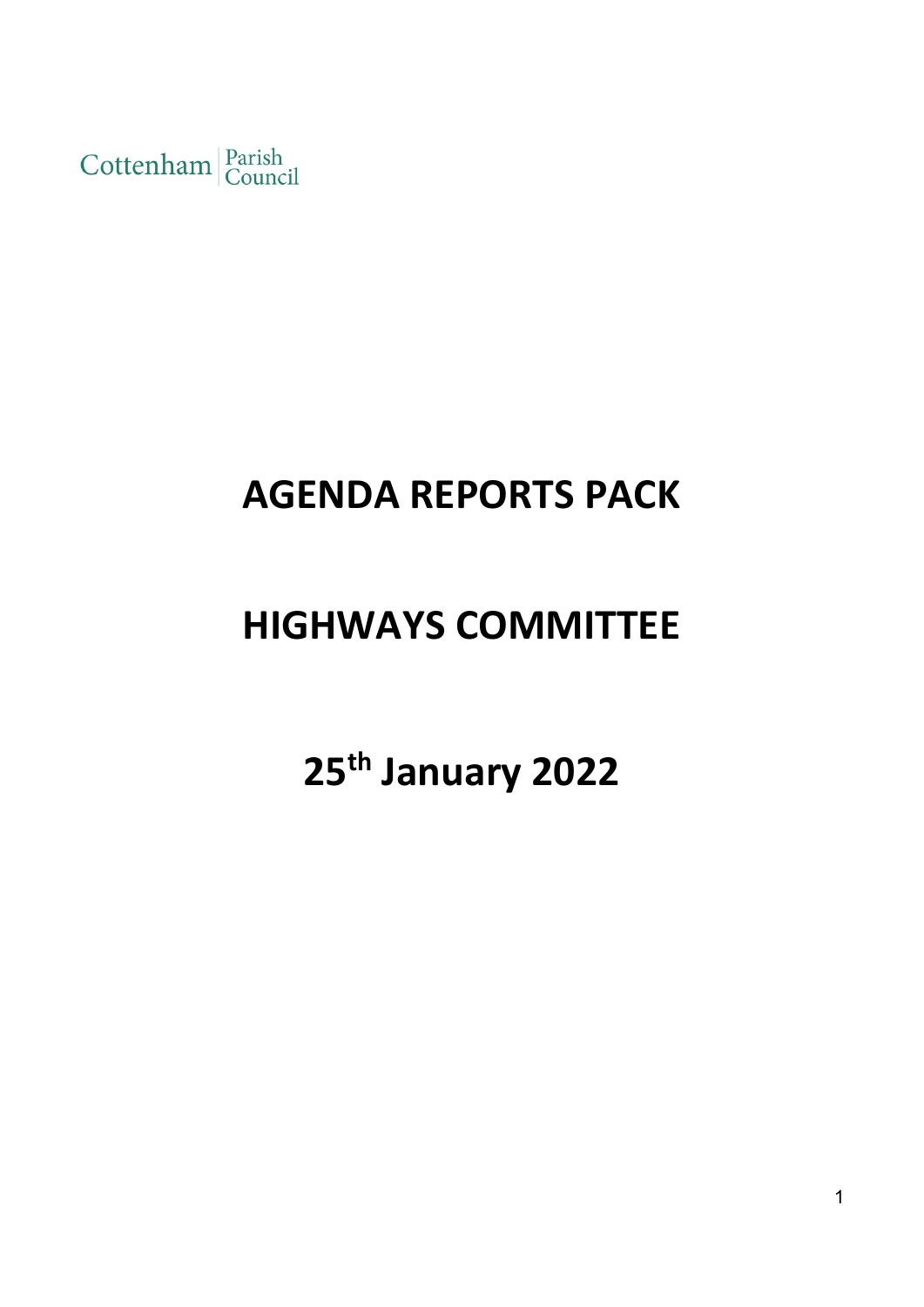### **22H/005. Minutes**

#### **Draft Highways Committee Meeting Minutes**

Meeting held at Cottenham Village Hall on 16<sup>th</sup> September at 7.30pm

**Present:** Cllrs Ward (Chair), Henderson, Loveluck and the Assistant Clerk **In attendance:** one member of the public

- **21H/014. Election of Chairman** Resolution that Cllr Ward take the Highways Chair. Proposed Cllr Loveluck and seconded by Cllr Henderson. **RESOLVED.**
- **21H/015. Chairman's Introduction and Apologies –** Apologies accepted from Cllr Hewitt (work) and Cllr Wotherspoon (personal).
- **21H/016. Public Participation –** Standing Orders suspended 7.35pm. Resident currently runs Speedwatch group and in attendance for item 21H/019. Reports - Management of MVAS sign. Standing orders reinstated 7.35pm.
- **21H/017. To accept Declarations of Interest and Dispensations**  None given.
- **21H/018. Minutes –** Resolution that the minutes of the Committee meeting held on 23rd March 2021 be signed as a correct record. Proposed Cllr Loveluck and seconded by Cllr Henderson. **RESOLVED**.
- **21H/019. Reports:** 
	- Management of MVAS Sign Meeting closed at 7.42pm, to examine MVAS and discuss its operation. Meeting reopened at 8.04pm. Speedwatch co-ordinator will speak to the rest of the group about potentially managing the MVAS.
	- **Clerk's Report** Noted. Asst. Clerk has spoken to Local Highways Officer; recently back from sick leave. Still waiting for outstanding gully cleansing; gullies taking longer to cleanse that previously, and large backlog of work. Asked LHO to chase bollards ordered for High Street, overgrown hedge on Brenda Gautry Way, and raised manhole cover on Oakington Road. Will also speak to resident regarding unofficial 30mph sign. Areas of pavement put forward for repair now being costed and assessed for priority for 1<sup>st</sup> Tranche of funding.
	- **Local Highways Initiative (LHI) schemes** Pleased that engineers have taken comments on board, and moved location of buildout, although questioned why not near the Persimmon development. Asst. Clerk to check with engineer. Still waiting for pole on Histon Road, was due to be installed 31<sup>st</sup> August, still not in position, AC to chase again.
	- **County Councillor report –** Deferred.
	- **Installation of new cycle stands -** question whether zero carbon funding would cover cost of installation. Asst. Clerk to chase Redrow and CCC funded cycle stands.
	- **Bridleway applications on Church Lane, Long Drove -**Member of the public left at 8.20pm. Report noted.
	- **20mph Scheme –** Need to understand how policy has changed now new CCC administration. Updated needed from Cllr Gough.
- **21H/020. 'No motorcycle' sign in cut through from Tenison Manor –** To consider responses to resident

survey and whether to approve siting of no motorcycle signs on cut through to Tenison Manor. 25 surveys sent out to nearby residents; 3 responses all positive towards installing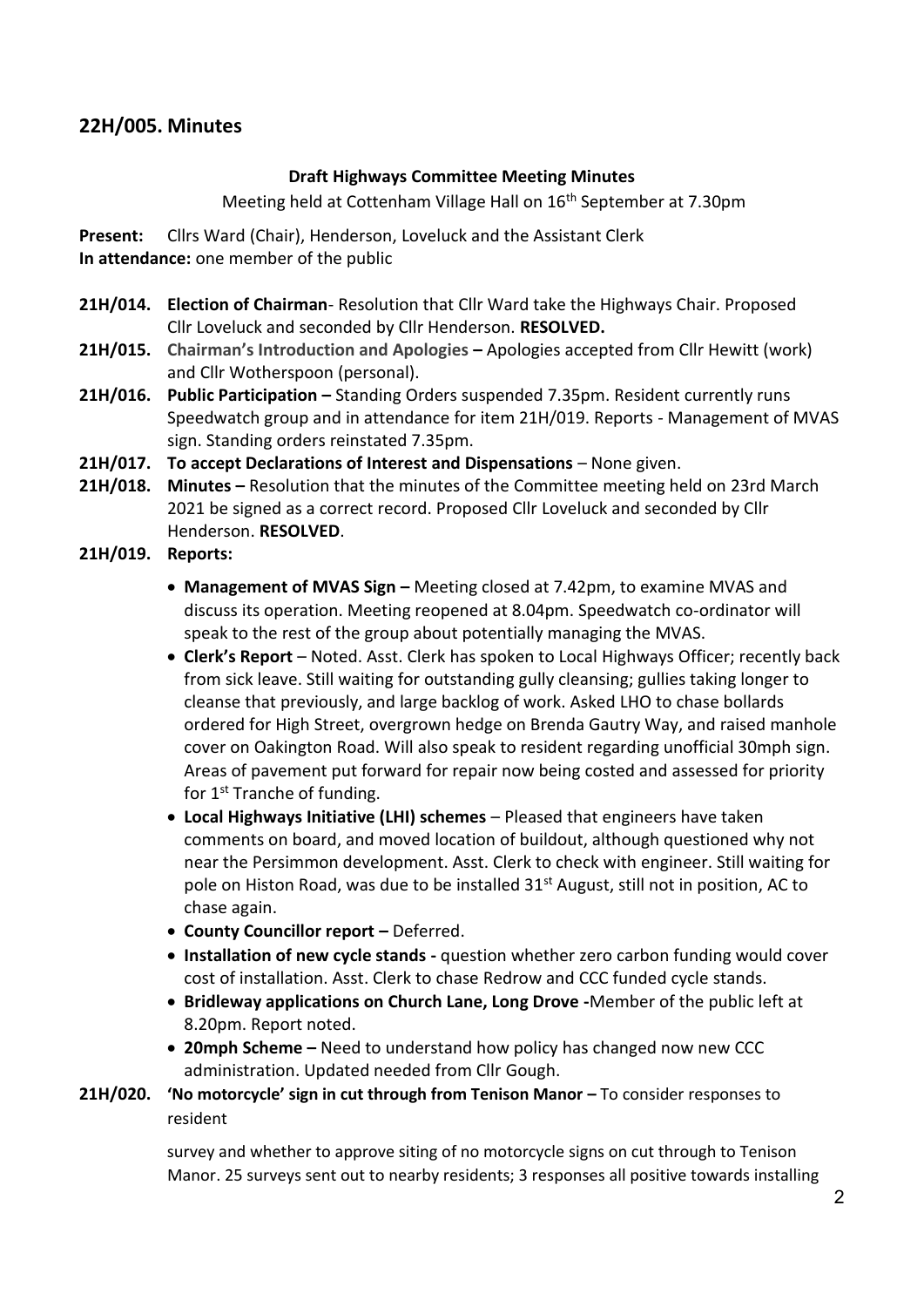the signs. Resolution to accept residents offer to pay for and install no motorcycle signs on cut through from High Street to Tenison Manor. Proposed Cllr Ward and seconded by Cllr Loveluck. **RESOLVED.**

- **21H/021. CPC Highways 4-year strategy –** To review current draft of 4-year Highway's strategy. Need an updated price list from County Highways. Resolution to adopt draft of 4-year Highway's strategy. Proposed Cllr Ward and seconded by Cllr Henderson. **RESOLVED.**
- **21H/022. LHI funding in 22/23** To consider bidding for LHI 22/23 funding. Deadline for applications in 2 weeks. No project ready to go, will not bid for funding this year.
- **21H/023. Community Transport Scheme** To consider running a Community Transport Scheme. Big project, needs a working party. Resident has contacted Clerk to request PC contact dial-aride to operate in Cottenham; Community Care Car only taking to medical appointments currently. Need to check S106 agreements for what community transport money can be spent on. Resolution that the Asst. Clerk contact dial-a-ride to enquire about operating in Cottenham. Proposed Cllr Ward and seconded by Cllr Loveluck. **RESOLVED.** Asst. Clerk and Chair to draft article for next Cottenham newsletter to gauge interest in setting up a Community Transport Scheme.
- **21H/024. Waterbeach to Cambridge Project- To consider the proposed routes and their impact on Cottenham –** No consultation period running currently. Noted.
- **21H/025. Duelling of A428 – To consider impact of A428 duelling on Cottenham** Deferred.
- **21H/026. Community Gritting Scheme**  To consider taking part in Community Gritting Scheme. Resolution to take part in Community Gritting Scheme. Proposed Cllr Ward and seconded by Cllr Loveluck. **RESOLVED.**
- **21H/027. Considerations for next meeting** 20mph zone, CCC update, Community Bus Scheme, Speedwatch management of MVAS sign, Developments

**21H/028. Date of next meeting** – 14<sup>th</sup> December; possible additional meeting held sooner. Cllr Ward to check Cllr Gough's availability.

### **21H/029. Close of meeting –** 8.53pm

**Signed \_\_\_\_\_\_\_\_\_\_\_\_\_\_\_\_\_\_\_\_\_\_\_\_\_\_\_\_\_ (Chair) Date\_\_\_\_\_\_\_\_\_\_\_\_\_\_\_\_\_\_\_\_\_\_\_**

## **22H/006. Reports**

**Clerk's Report (LHO = Highways Officer, AC = Assistant Clerk) Anything in bold is new or an update**

• Blocked Gullies – 16/09 Still waiting for outstanding gully cleansing; gullies taking longer to cleanse than previously, and large backlog of work. Some jetting has been carried out on Beach Road, and Lambs Lane. Reporting system currently being updated, LHO will have a clearer picture of which areas have been covered. **See liaison report below**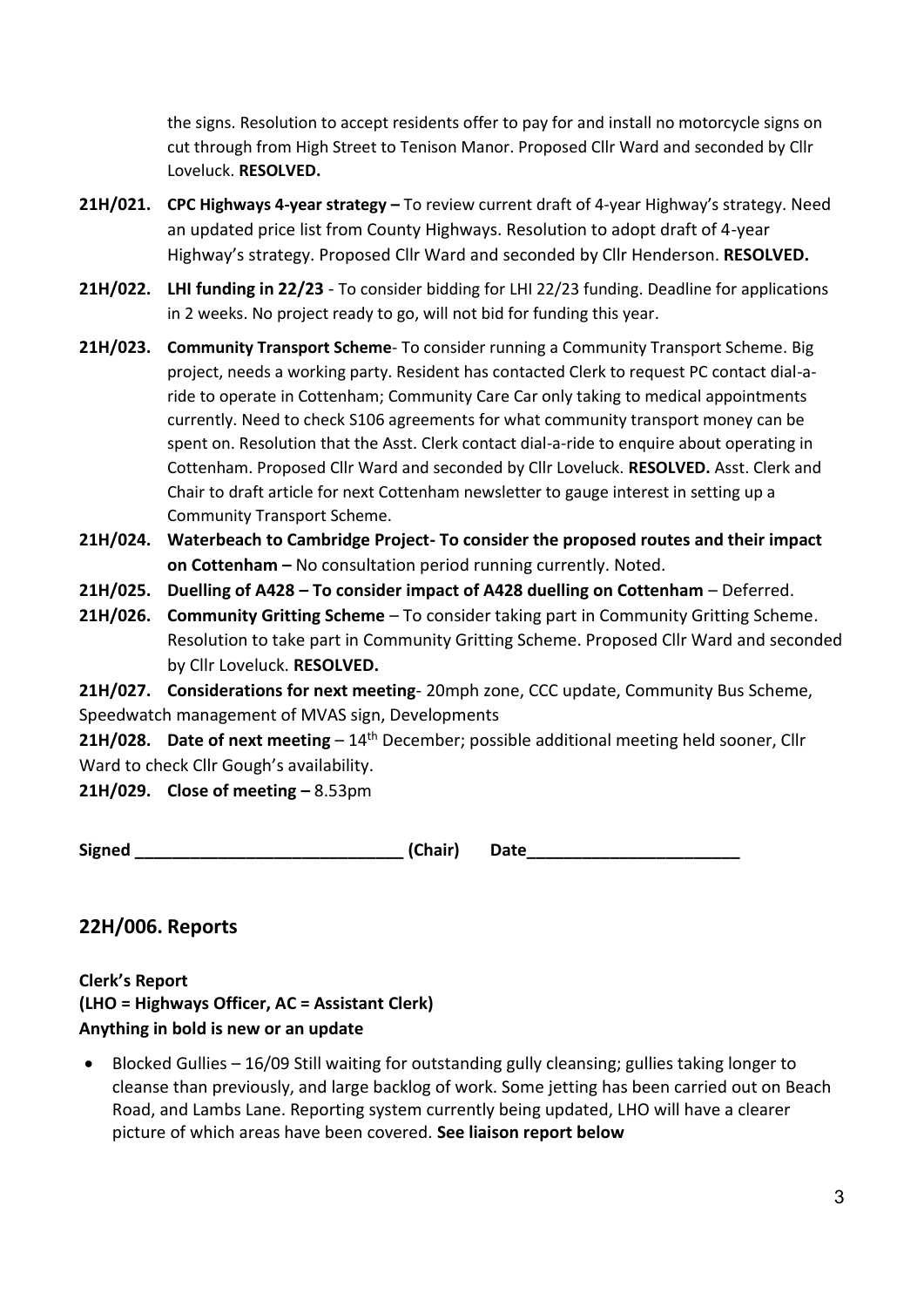- High Street bollards 01/07/21 9 bollards scheduled for replacement on High St in next two weeks. 16/09 Bollards ordered whilst LHO on sick leave, LHO chasing order.**All now replaced**.
- Oakington Road 16/09 LHO speaking to development management for update on raised drain cover. Will remove unofficial speed sign and speak to resident **See liaison report below**
- 11/3/20 LHO to mark-up 2x limited parking bays by Post Office
- Overgrown hedges Brenda Gautry Way/ Beach Road: Raised with LHO 16/09. **Laurels cut back. LHO investigating who owns bramble strip**
- LHO has put forward various areas for footway repair. These are being costed and assessed for priority for 1st Tranche of funding, of a 5-year funding programme. **Various pavement areas resurfaced. More still on list.**
- **Anglian Water have been in contact with details of the next phase of works, currently scheduled from 31st January to 6th April. This involves some further road closures.**

#### **Highways Liaison meeting**

Second quarterly Highway's liaison meeting took place via zoom on 10th December with Cllr Gough, LHO James Broder, and Clerks from Willingham and Rampton.

Winter maintenance in full swing, with major p1 routes gritted, Secondary p2 routes are gritted when temps 0 or below for 5 days.

Gulley cleansing due to take place in quarter 4: Jan-March. All accessible gullies should be cleansed. New reporting system, Carbon Tech, in place using tablets with crews updating system as they clean. Crews are given a program which they work through – via network management officers. Cyclic teams will check for problems: fill to top and check draining away properly. Any not draining reported to James to investigate further. Gulley Intervention levels: standing water over gulley top 2 hours after rainfall, triggers investigation. Work actioned if threat of flooding to properties or impedes road network, under 28-day order (urgent category 2). Full intervention details in the appendix of Highways [operational](https://www.cambridgeshire.gov.uk/residents/travel-roads-and-parking/transport-plans-and-policies/highway-policies-and-capital-maintenance-programme) standards. Previous jetting works from 2020: ADC going through previous reports over last 12-14 months and adding to Carbon Tech, but slow process. Problem areas: Beach Road: jetted, discovered some issues, but still waiting for reports. Carbon Tech being used to record jetting, but not to record problems on the runs themselves yet. Should be brought in early 2022. Corbett Street: jetted end to end a couple of months ago. Still complaints from resident, so investigating run down Rook St into Denmark Rd and Beach Road. The Green layby: James has requested SCDC to clean out debris obscuring gully. Victory Way: no issues with run on cul de sac, any flooding due to the way the water sits, after periods of flash flooding. 2/5-year events can overwhelm system.

Pavement resurfacing – James puts forwards areas and provides maps for surveyors, but has no control over which areas are covered, and when. Running as a 5-year programme. Parishes only receive advance notice when road needs to be closed. James has put forward majority of footpaths in his patch, so likely other areas will be covered over 5-year period. Pelham Way is on the list but was not included in recent works, as pre-patching required too extensive. Pelham Way isn't included on 22/23 schedule, but James has ordered work for a particularly bad patch outside no. 13. Possibly some extra patching money available within James's budget, which he will look at using for Orchard Close if enough funds to cover.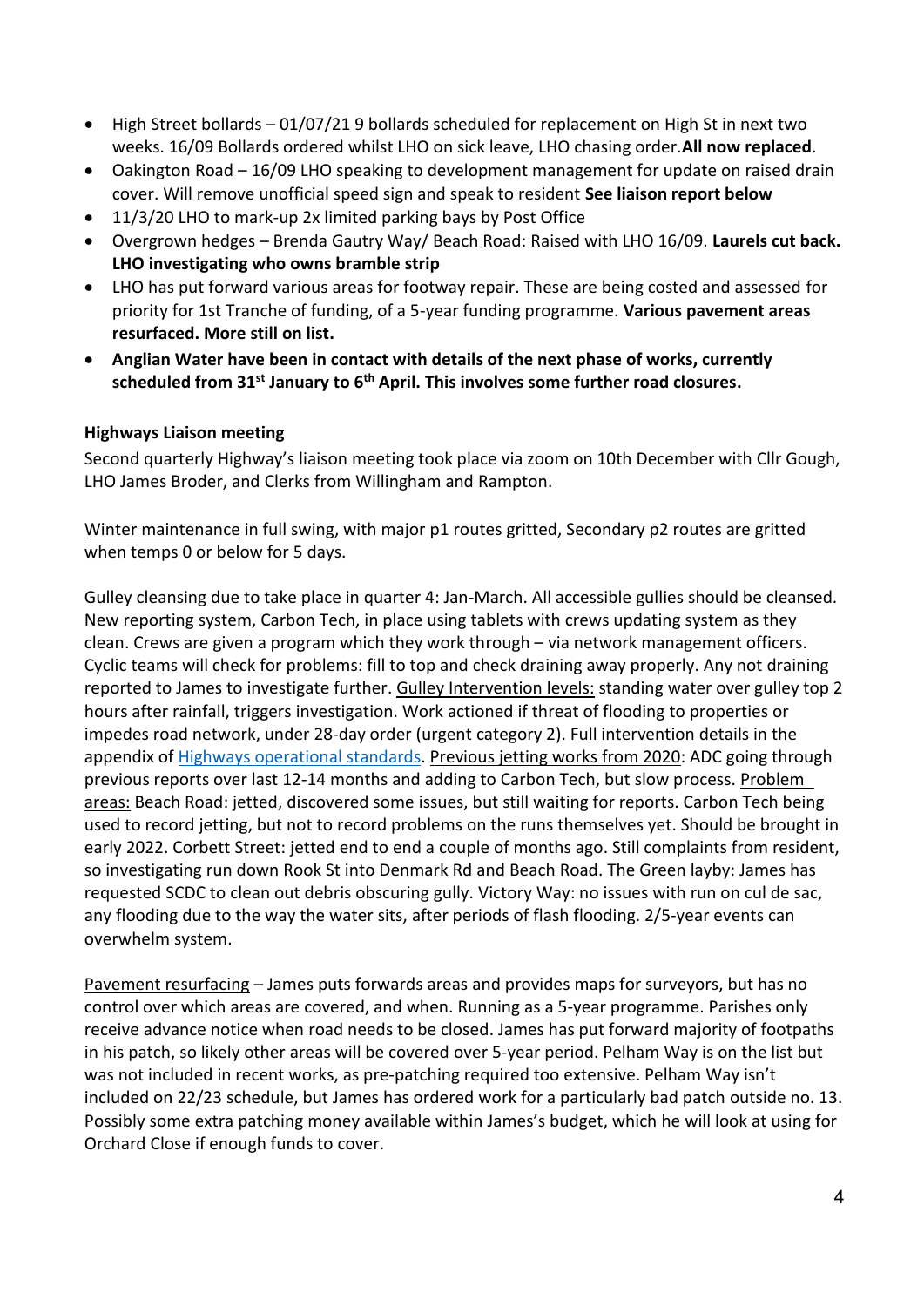Line painting – Weather dependant so not done in winter, apart from statutory markings such as stop signs and give way signs. Investigatory criteria: 70% eroded. All parking restrictions in county currently under review. Parking enforcement team taking over parking enforcement over county from Police. Likely to see a lot of markings being refreshed over next two years.

Missing speed sign Oakington road – James has spoken to development management inspector. Developers have been told numerous times to put out temp signage, which they have but disappears, or get moved further out from start of the 30mph limit. They've not replaced permanent sign as still waiting for moving of speed limit to be signed off.

Overgrown shrubbery - Bramble strip by 10 Brenda Gautry Way: James to ask searches team to check adoption documents to identify ownership. Wilkin Walk: brambles levelled to ground level– will still need maintaining, to keep down. Won't use weed killer on this area. Passageway Frankin Gardens to High Street – James to investigate, as unsure of ownership.

Bollards knocked over bollard by Cottenham Club to be refixed next two weeks. Raised issue of missing bollards by Cottenham Club. Difficult to source replacements currently.

| Where                                                                                              | Reason                                                                                                   | Responsible       |  |
|----------------------------------------------------------------------------------------------------|----------------------------------------------------------------------------------------------------------|-------------------|--|
| Oakington Road                                                                                     | Work to culvert in the ditch                                                                             | <b>Bellway</b>    |  |
| Oakington Road                                                                                     | Footway from Persimmon to Bellway                                                                        | Persimmon         |  |
| Oakington Road                                                                                     | Widening of existing footway to create<br>shared footway/cycle path - from<br>Bellway to RAB             | Bellway/Persimmon |  |
| Rampton Road                                                                                       | Widening of existing footway to create<br>shared footway/cycle path - Oakington<br>Road RAB to Histon Rd | Bellway/Persimmon |  |
| Oakington Road                                                                                     | Realignment to road                                                                                      | <b>Bellway</b>    |  |
| Oakington Road                                                                                     | Resurfacing                                                                                              | <b>Bellway</b>    |  |
| Oakington Road/Rampton<br><b>Rd</b>                                                                | RAB improvements                                                                                         | Bellway/Persimmon |  |
| Rampton Road                                                                                       | <b>Toucan Crossing</b>                                                                                   | Redrow/Tilia      |  |
| Rampton Road                                                                                       | Foot/cycle way improvements - details<br>not specified in conditions                                     | Redrow            |  |
| Rampton Road - Northern<br>site entrance of This Land<br>site to south of Oakington<br>Rd junction | Shared foot/cycle way                                                                                    | Tilia             |  |
| <b>Histon Road</b>                                                                                 | Widening of footway between the<br>junctions of Dunstall Field and Appletree<br>Close                    | Tilia             |  |
| Various                                                                                            | Dropped kerbs/tactile pavement                                                                           | Redrow            |  |
| 3 x locations                                                                                      | Cycle parking                                                                                            | Redrow            |  |
| Rampton Road                                                                                       | Traffic Calming/extension of 30mph limit                                                                 | Tilia             |  |
| Lambs Lane/Victory Way                                                                             | Replacement bus shelter                                                                                  | Redrow/Tilia      |  |

#### **Major Developments –** Assistant Clerk

work anticipated linked to new housing developments – next Developer liaison meeting 27<sup>th</sup> January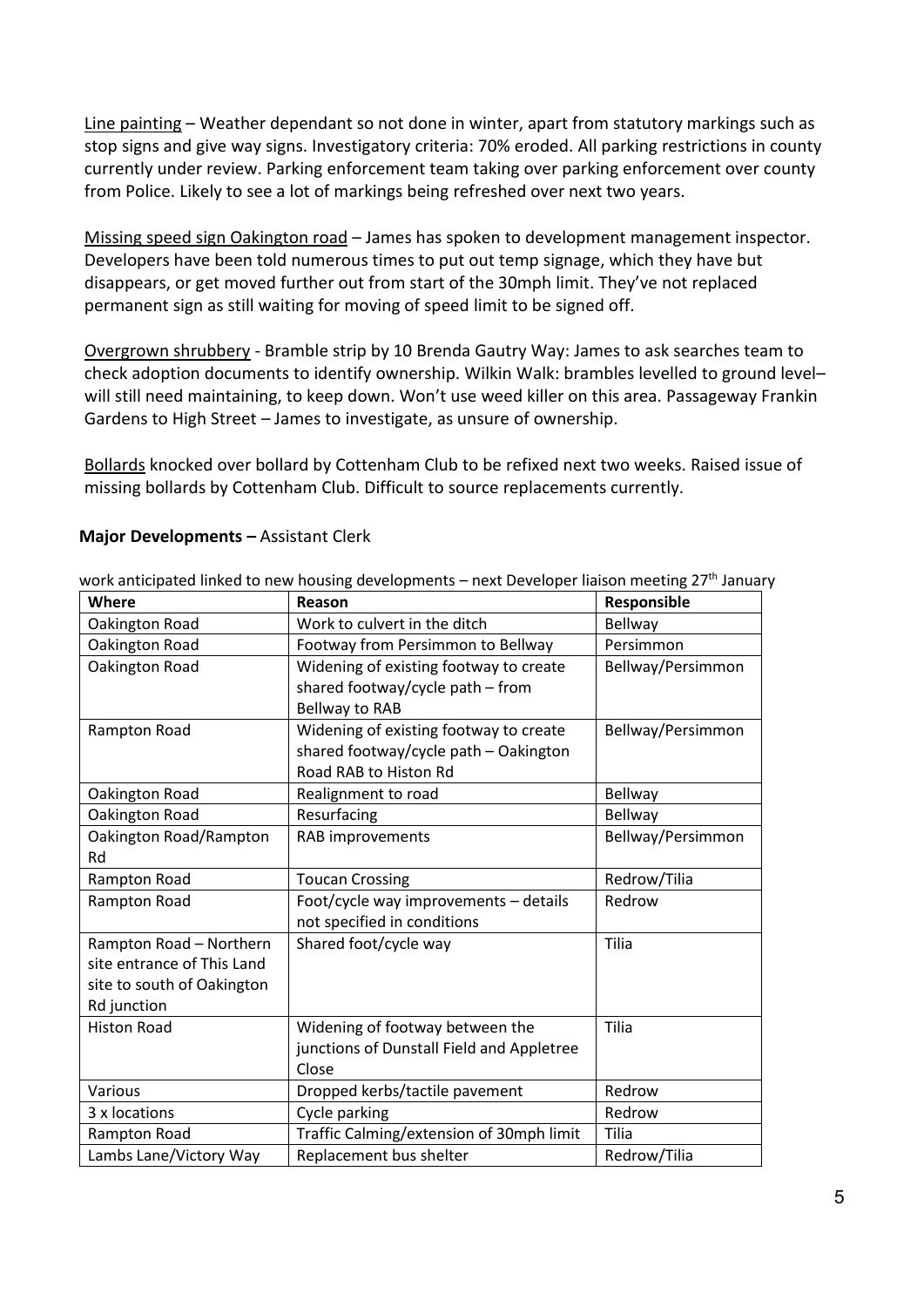| Rampton Road | Various utilities for both sites       | Redrow/Tilia |
|--------------|----------------------------------------|--------------|
|              | AW connection to Tilia likely to be 2x |              |
|              | weekend closures                       |              |

\*Not a condition, but in their travel plan

#### **Update on LHI Bids**

#### Oakington Road LHI (2021/22 bid)

Bid submitted for traffic calming on Oakington Road:

- Introduction of a 40-mph buffer
- A chicane feature as you enter the 30mph limit
- Remarking the 30mph roundel plus red surfacing and dragon's teeth

The engineer working on the project has confirmed there are no MVAS posts included, due to width of verge/restrictions working on the pavement due to new pavement works. A road safety audit was submitted in November; these can take up to 8 weeks to be approved.

#### **Management of MVAS sign - Assistant Clerk**

Still no post installed on Histon Road, however there is a post nearby which may be suitable. Oakington PC have confirmed they attach their MVAS to lampposts. We need to identify suitable lampposts and apply for a street lighting licence for attachments.

Management of MVAS includes moving every three weeks/switching off for set periods, downloading and analysing data captured, and sending data to Cambridgeshire constabulary.

Our insurers have confirmed that our Public Liability and Employers Liability would extend onto the individuals within the Speedwatch group.

This is provided that the following criteria is met:

- The Speedwatch group is under direction of the council.
- we are satisfied with their risk assessment and control measures.
- we are satisfied that they have the necessary experience to move the equipment from post to post.

#### **Installation of new cycle stands – Assistant Clerk**

#### Redrow funded cycle stands at Denmark Rd junction, Telegraph St junction and Lambs Lane junction

No further update has been received, still waiting for condition to be discharged.

#### CCC Tranche 2 Active travel stands at Pound Car Park, Co-Op and Butchers

Cllr Gough has tracked down the person at CCC dealing with this; update from 4<sup>th</sup> November 2021: preliminary designs for the cycle parking at the three locations in Cottenham will be completed shortly and we will then be consulting on them with stakeholders.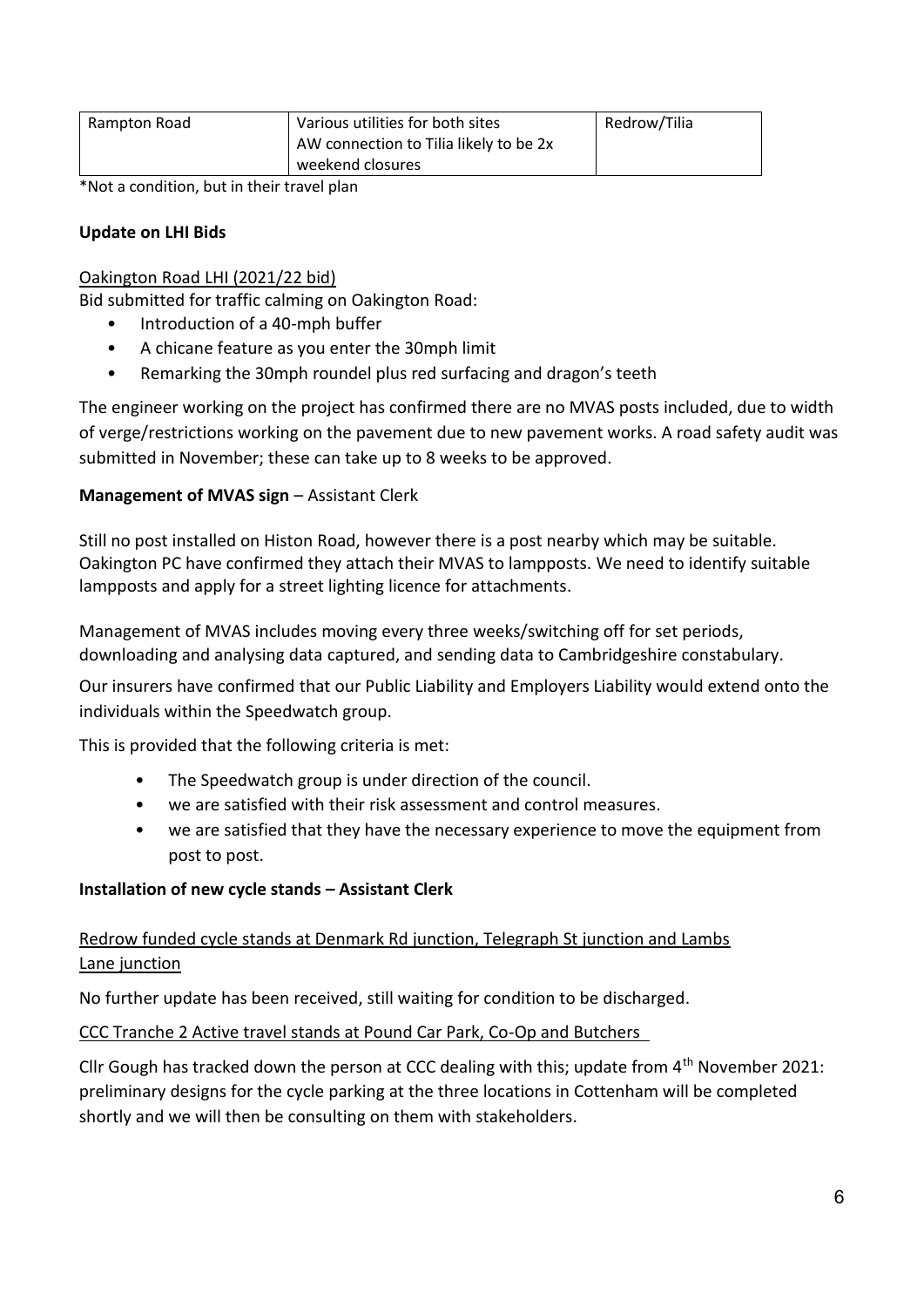## SCDC Zero Carbon Communities grant funded stands at WARG field and Fen Reeves

£1,550 awarded to CPC to provide cycle stands at WARG field, off Histon Road. Volunteer needed to obtain quotes to supply and fit cycle stands.

## **22H/007. Community Transport Scheme -** To consider running a Community Transport Scheme- Assistant Clerk

We have approx. £250k in S106 money which will become available in a 1- 2 years "towards the provision of a fixed timetable and demand responsive community vehicle serving the developments and whose destinations shall include Oakington Guided Bus Stop and Waterbeach station". We need to start planning how this might work in practice. We have previously explored how this could be used: see document 'Setting up and operating a community bus scheme in Cottenham', sent separately.

We do need to be mindful of the wording of the S106 agreements:

Persimmon: "A subsidised bus service with a fixed timetable during commuter hours between the development and the destinations of Oakington busway stop and Waterbeach train station"

Redrow: "contribution towards the cost of a new fixed timetable and demand responsive community vehicle serving Oakington guided busway stop and Waterbeach train station"

Tilia: "towards the provision of a fixed timetable and demand responsive community vehicle serving the development and whose destinations shall include Oakington Guided Bus Stop"

## **22H/008. 20mph Scheme** – To consider next steps for implementing a 20mph zone in Cottenham

The County Council's current 20mph policy is that 20mph speed limits may be permitted at sites:

- where the mean speed of traffic is 24mph or lower
- where speed reduction features will achieve a mean speed no greater than 24mph

The County Council's Highways and Transport Committee is due to meet on 25<sup>th</sup> January, with an item on the agenda looking at 20mph Schemes. The recommendation is to approve the establishment of a separate 20mph fund and associated process; The process for a third-party applicant to apply for a 20mph zone will broadly follow that of the existing Local Highway Improvement (LHI). It is anticipated it will be a rolling programme for at least 3 - 5 years, with applications yearly to the agreed funding threshold available. A defined application window to submit applications for funding will be opened for a period of two - three months, this will be communicated to parishes in advance, and will be separate from the LHI window.

Taken from the County Council's Highways and Transport Committee agenda document pack: Appendix 1 – Prioritisation Parameters for 20mph Zones 20mph Zones – Scoring Criteria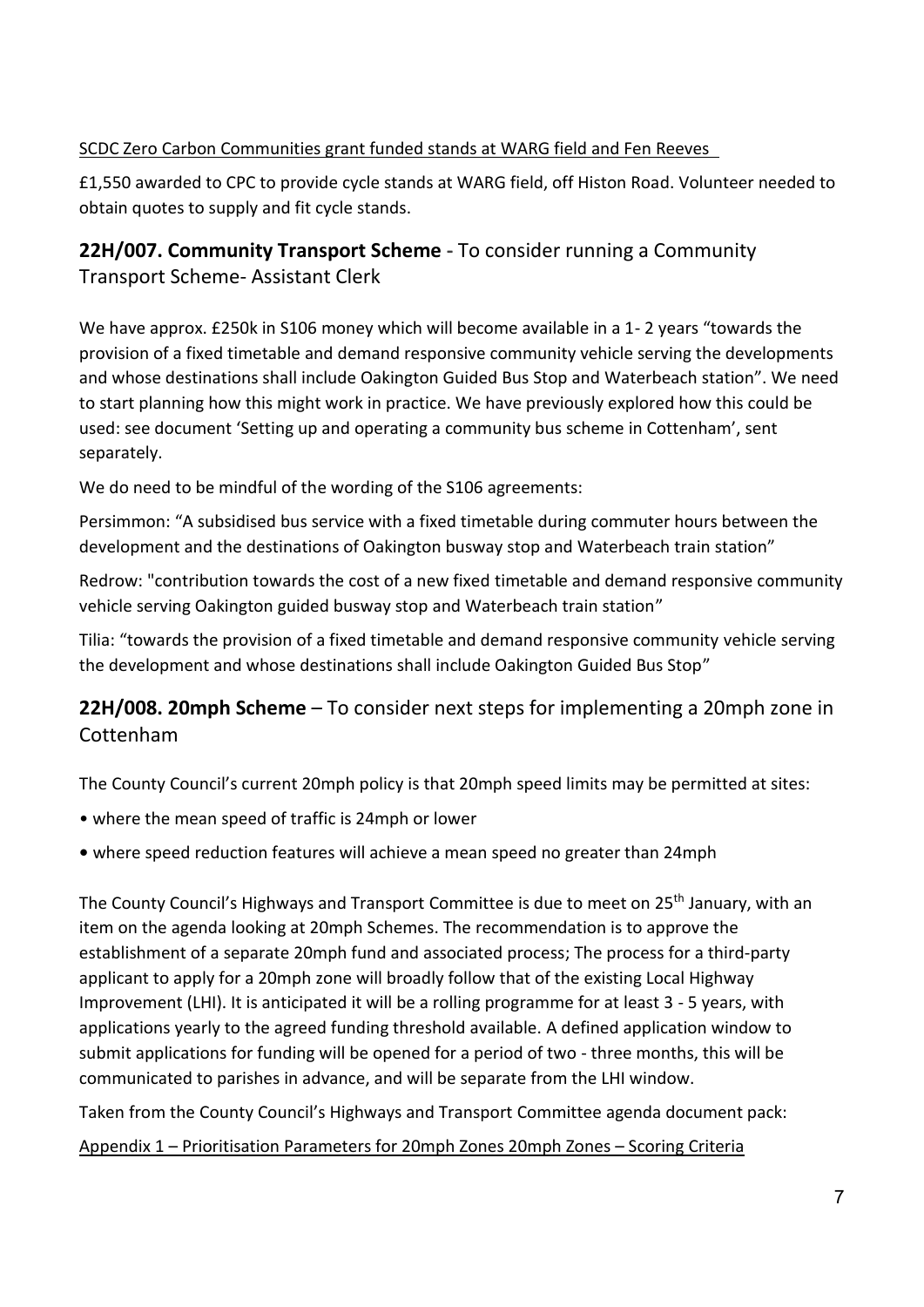The number of schemes which will be introduced will depend upon available funding.

20mph is appropriate for built-up areas with a depth of residential development or community space where vehicles and vulnerable road users are expected to mix and physically separated provision (e.g. off-road cycle facilities) is not possible.

In assessing community support, officers should review the views of local members, Parish councils and give weight to petitions and local residents' views.

Locations will then only be considered for 20 mph limits or zones if two out of three of the following criteria are met:

- 1. Current mean speeds are at or below 24 mph
- 2. There is a depth of residential development or community space (e.g. high street) and evidence of pedestrian and cyclist movements within the area.
- 3. There is a record of injury collisions (based on police collision data) within the area, over a period of the last five years.

Assuming a potential scheme meets these requirements, there is a need for a mechanism to prioritise these for consideration to be funded from budgets that may be available from the Council.

The prioritisation criteria for the implementation of 20mph zones/ 20mph limits utilises a weighted point system based on the following criteria:

| <b>Criteria</b>                                                                                 |
|-------------------------------------------------------------------------------------------------|
| Total population/residential properties within area                                             |
| Elderly people as a proportion of population                                                    |
| Schemes which reduce number of injury collisions                                                |
| Existing recorded weekday average speed - Applicants to provide us with speed data with         |
| application to demonstrate current vehicle speeds, collected over a period of seven days within |
| the last calendar year, by some form of acceptable speed survey equipment.                      |
| Greater amount points wise for those schemes which would qualify based on meeting the 24mph     |
| or less average - 'quick wins'                                                                  |
| Pupil numbers within proposed 20mph area                                                        |
| Evidence of Public Support e.g:                                                                 |
| Petition(s) received                                                                            |
| Speedwatch                                                                                      |
| Prior LHI bids                                                                                  |
| <b>Walking buses</b>                                                                            |
| Local campaigning                                                                               |
| Cost                                                                                            |
| Cycling encouragement: e.g.,                                                                    |
| Part of the national cycle network                                                              |
|                                                                                                 |